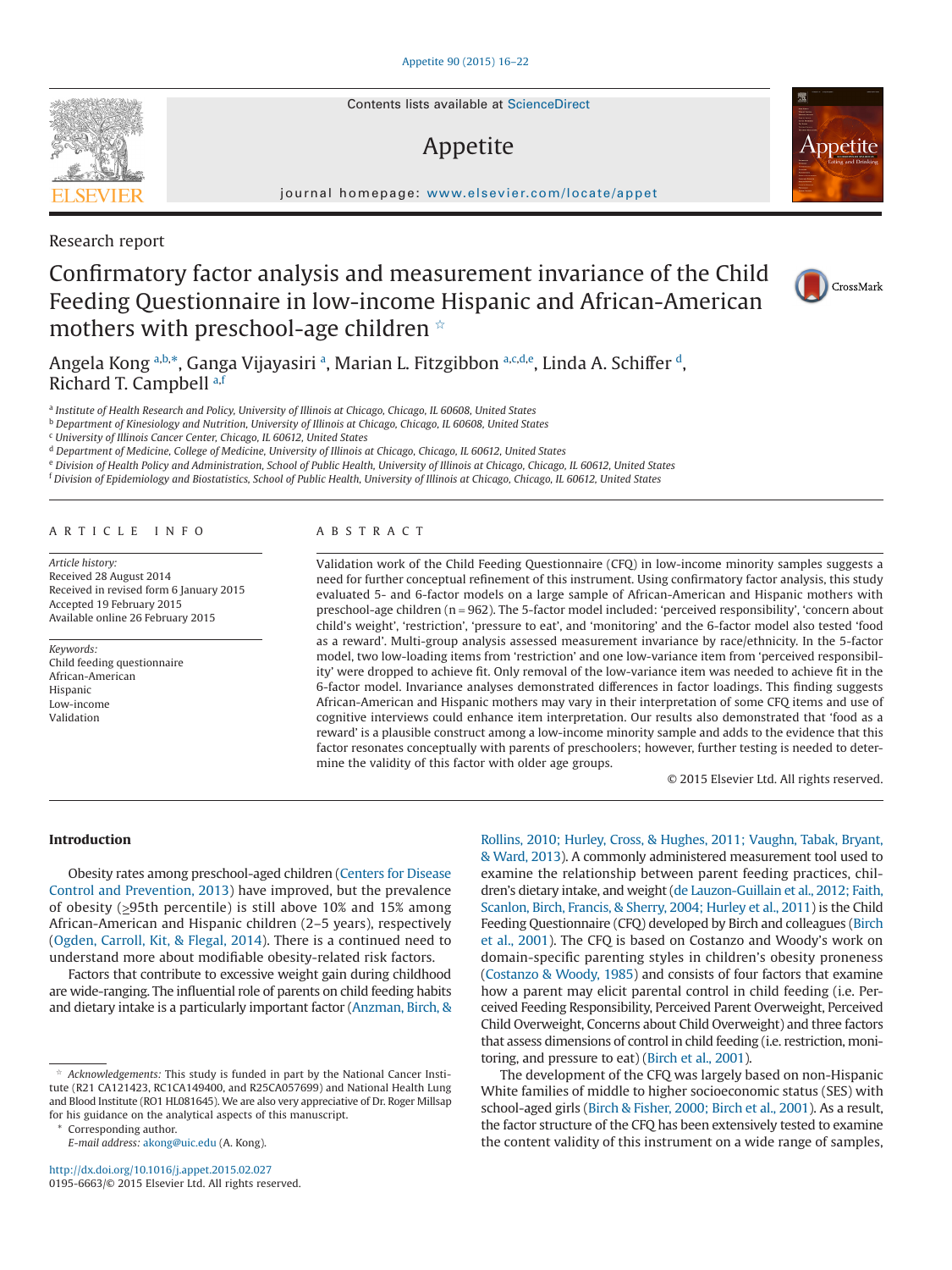varying by age, gender, socioeconomic status, and other factors [\(Anderson, Hughes, Fisher, & Nicklas, 2005; Boles et al., 2010; Corsini,](#page--1-7) [Danthiir, Kettler, & Wilson, 2008; Geng et al., 2009; Kaur et al., 2006;](#page--1-7) [Liu, Mallan, Mihrshahi, & Daniels, 2014; Nowicka, Sorjonen,](#page--1-7) [Pietrobelli, Flodmark, & Faith, 2014\)](#page--1-7).

Given the higher rates of obesity among low-income African American and Hispanic children, identifying measures that are reliable and valid for these at risk populations are of particular importance. Some validation work has been conducted among African-American and Hispanic parents with school-age and preschool-age children [\(Anderson et al., 2005; Birch et al., 2001; Boles](#page--1-7) [et al., 2010\)](#page--1-7). Initially, Birch et al. examined the factor structure of the CFQ on a small sample of Hispanic mothers with school-age children and two items from 'pressure to eat' (i.e. PE 25: "my child should always eat all of the food on her plate", PE 26: "I have to be especially careful to make sure my child eats enough"; see Appendix S1) and two items from 'restriction' [i.e. R21: "I offer sweets (candy, ice cream, cake, pastries) to my child as a reward for good behavior", R22: "I offer my child her favorite foods in exchange for good behavior"; see Appendix S1] were removed to produce acceptable fit [\(Birch et al., 2001\)](#page--1-4). Later, Anderson et al. tested the CFQ on African-American ( $n = 101$ ) and Hispanic parents with preschoolers ( $n = 130$ ) and needed to remove two entire factors (i.e. 'perceived parent weight' and 'perceived child weight') and drop five low-loading items within the 'restriction' factor (i.e. R19, R20, R21, R22, R24; see Appendix S1) [\(Anderson et al., 2005\)](#page--1-7) to fit their model. Similarly, Boles and colleagues administered three factors of the CFQ (i.e. restriction, pressure to eat, and concern about child weight) to African-American mothers with preschool-age children ( $n = 296$ ) and were not able to replicate the factor structure within their sample [\(Boles](#page--1-8) [et al., 2010\)](#page--1-8). They attributed poor fit to factors significantly cross loading on other factors. These previous studies provide evidence that modifications to the CFQ may be required when administering this measurement tool to lower-income African American and Hispanic mothers.

To further strengthen this evidence base, we sought to replicate the factor structure for five CFQ factors on an even larger group of low-income African-American ( $n = 666$ ) and Hispanic mothers  $(n = 296)$  with preschool-age children. Then, measurement invariance was tested to evaluate how well the two groups associated survey items within each CFQ factor. This can help to determine if the same trait is being measured across groups and thus allow for more meaningful comparisons between groups [\(Gregorich, 2006;](#page--1-9) [Millsap & Kwok, 2004\)](#page--1-9). Lastly, we tested a model that included "food as a reward" as one proposed solution for handling low loading items from the restriction factor (i.e. R21, R22; see Appendix S1) previously reported in many studies [\(Anderson et al., 2005; Birch et al.,](#page--1-7) [2001; Corsini et al., 2008; Geng et al., 2009; Kaur et al., 2006;](#page--1-7) [Nowicka et al., 2014\)](#page--1-7). This idea was first introduced by [Corsini et al.](#page--1-10) [\(2008\)](#page--1-10) and has since been tested on two different Australia-based samples [\(Corsini et al., 2008; Liu et al., 2014\)](#page--1-10); ours was the first study to do so in a US-based sample.

# **Methods**

# *Participants*

Mothers in this analytic sample were drawn from three different studies conducted in Chicago, Illinois. A description of each cohort is provided below.

A cohort of three hundred and sixty mothers ( $n = 171$  Hispanic, n = 189 African-American) were in a longitudinal cohort study that assessed diet changes among low-income, African American and Hispanic mother–child dyads following the first 18 months of food package revisions enacted by the Special Supplemental Nutrition Program for Women, Infants, and Children program (WIC) in 2009

[\(Kong et al., 2013, 2014\)](#page--1-11). Mother–child dyads were recruited for the longitudinal study from twelve different WIC clinics in Chicago, IL before implementation of WIC food package revisions. Parents with children between the ages of 2 and 3.5 years participating in WIC were eligible for this study. This age range was chosen to ensure that children would be old enough to be consuming solid foods regularly, yet still WIC eligible at the 18 month follow up.

A second cohort were mothers of preschoolers (African American  $n = 477$ , Hispanic  $n = 15$ ) who participated in the Hip-Hop to Health Jr. Obesity Prevention Effectiveness Trial [\(Fitzgibbon et al.,](#page--1-12) [2011\)](#page--1-12). This was a randomized controlled trial testing the effectiveness of a 14-week teacher-delivered nutrition and physical activity intervention for preschoolers implemented in eighteen Head Start classrooms administered through Chicago Public Schools (CPS). A third cohort of 110 Hispanic mothers participated in a 14-week, family-based weight gain prevention pilot designed for 3 to 5 year old Hispanic children and their parents [\(Fitzgibbon et al., 2013\)](#page--1-13). Families from the pilot study were recruited from four Head Start programs administered through CPS. In both of these studies, parent– child dyads were eligible as long as parents of children in participating classrooms provided written informed consent. The total study sample from all three cohorts consisted of 666 African-American and 296 Hispanic mothers with preschool-age children (2–5 years) who completed the CFQ at *baseline*.

#### *Demographics and anthropometrics*

Demographic information, including age, race/ethnicity, and parents' marital and educational status, was collected. Baseline measurements of children's heights and weights were used for this study. Trained data collectors weighed children without shoes and in light clothing on a digital scale and measured height using a portable stadiometer. Height (nearest 0.1 cm) and weight (nearest 0.1 kg) were measured twice and averaged for analyses. BMI percentiles for age and gender and z-scores, based on the 2000 Centers for Disease Control (CDC) Growth Charts, were calculated using a SAS program developed by the CDC. [\[http://www.cdc.gov/nccdphp/dnpao/](http://www.cdc.gov/nccdphp/dnpao/growthcharts/resources/sas.htm) [growthcharts/resources/sas.htm](http://www.cdc.gov/nccdphp/dnpao/growthcharts/resources/sas.htm) accessed 4/4/2014].

#### *Child feeding questionnaire*

The Child Feeding Questionnaire (CFQ) was developed to measure child-feeding practices and attitudes of parents and their perception of their child's weight using a 5-point Likert scale [\(Birch et al.,](#page--1-4) [2001\)](#page--1-4). For this study, we examined five factors of the CFQ for model fit. A full description of CFQ factors, items, and frequency distributions are found in Appendix S1. The factors were: perceived feeding responsibility (PR1-3), concerns about child overweight (C14-16), restriction (R17-24), pressure to eat (PE25-28), and monitoring (M29- 31). We excluded 'perceived parent weight' and 'perceived child weight' because these factors were only collected on a subsample of the study sample. Since previous research indicates instability with some of the items within the 'restriction' factor [\(Anderson et al.,](#page--1-7) [2005; Boles et al., 2010; Corsini et al., 2008; Geng et al., 2009;](#page--1-7) [Nowicka et al., 2014\)](#page--1-7), we also tested a modified model that takes these two items (R21-22) from 'restriction' to form its own factor (i.e. Food as a reward) [\(Corsini et al., 2008; Liu et al., 2014\)](#page--1-10) to produce a 6-factor model.

Previously, the internal consistencies of CFQ factors based on data from 394 mothers and fathers of 5–9 year old non-Hispanic white girls as reported by Birch et al. were as follows: 0.88 (Perceived responsibility), 0.75 (Concern about Child's Weight), 0.73 (Restriction), 0.70 (Pressure to eat), and 0.92 (Monitoring) [\(Birch et al., 2001\)](#page--1-4). Boles et al. later reported the internal consistency of three factors on a sample of low-income, African-American mothers with preschoolers (n = 296) and reported alpha coefficients of 0.58 (Pressure to Eat),